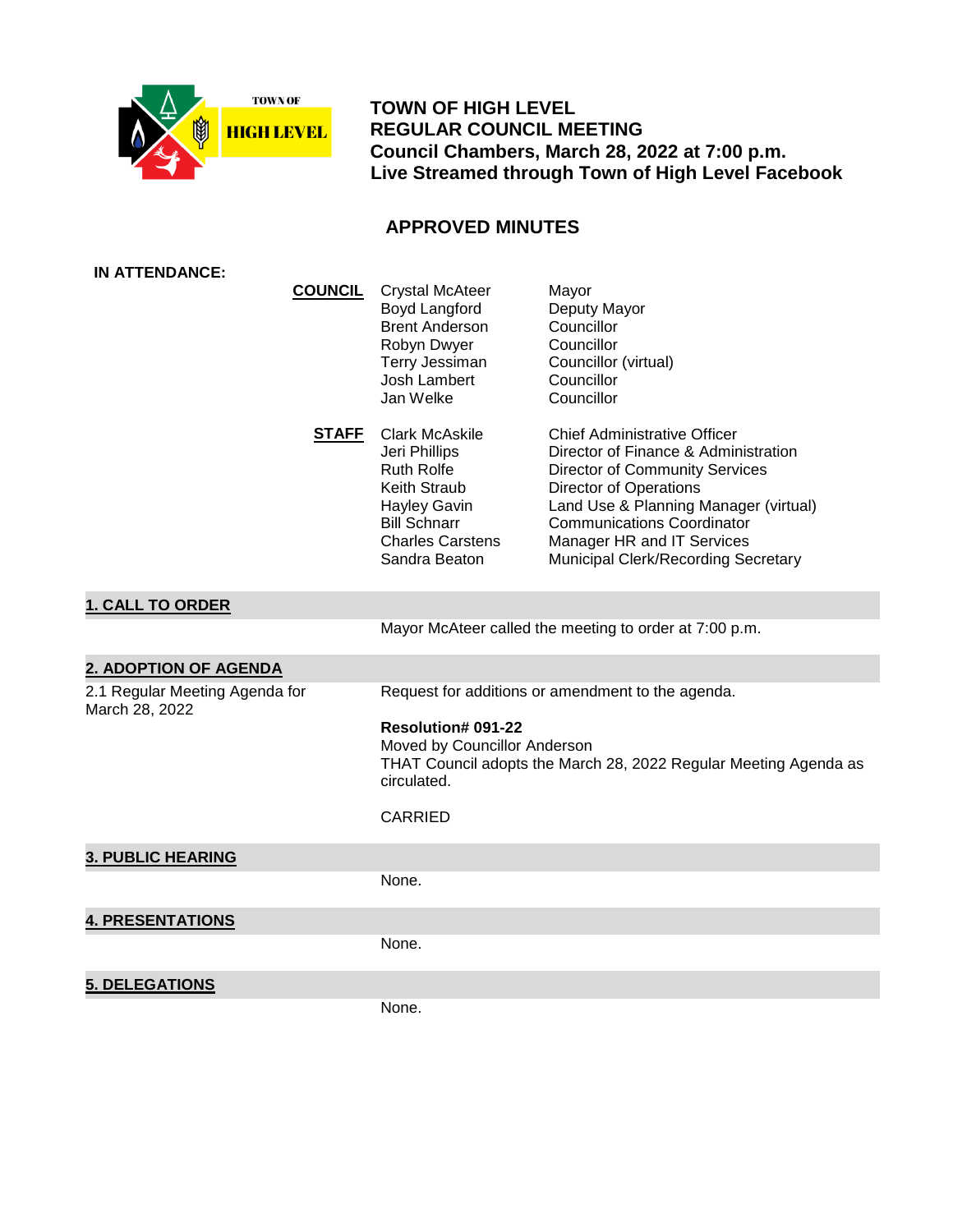| <b>6. APPROVAL OF THE MINUTES</b>                                                                                                                                                                                       |                                                                                                                                                                                                                                                                                                                                                                                                                                                                                                                                                                |
|-------------------------------------------------------------------------------------------------------------------------------------------------------------------------------------------------------------------------|----------------------------------------------------------------------------------------------------------------------------------------------------------------------------------------------------------------------------------------------------------------------------------------------------------------------------------------------------------------------------------------------------------------------------------------------------------------------------------------------------------------------------------------------------------------|
| 6.1 March 14, 2022 Regular Council<br>Meeting unapproved minutes.                                                                                                                                                       | <b>Resolution# 092-22</b><br>Moved by Councillor Dwyer<br>THAT Council approves the Regular Council meeting minutes of<br>March 14, 2022 as amended.                                                                                                                                                                                                                                                                                                                                                                                                           |
|                                                                                                                                                                                                                         | <b>CARRIED</b>                                                                                                                                                                                                                                                                                                                                                                                                                                                                                                                                                 |
| <b>7. DELEGATION BUSINESS</b>                                                                                                                                                                                           |                                                                                                                                                                                                                                                                                                                                                                                                                                                                                                                                                                |
|                                                                                                                                                                                                                         | None.                                                                                                                                                                                                                                                                                                                                                                                                                                                                                                                                                          |
| <b>8. MAYOR'S REPORT</b>                                                                                                                                                                                                |                                                                                                                                                                                                                                                                                                                                                                                                                                                                                                                                                                |
| 8.1 Mayor's report                                                                                                                                                                                                      | February 28, 2022 - March 28, 2022<br>Met w/Minister Sawhney requesting crosswalks on Highway 35 and 58.<br>Mar 01 - Meeting with Minister Shultz<br>Mar 18 - Interview with the Canadian Press<br>Mar 21 - Boreal Housing, audit review<br>Mar 23 - Virtual meeting with the Strategic Planning<br><b>Resolution# 093-22</b><br>Moved by Councillor Welke<br>THAT Council accepts the Mayor's report for information.<br><b>CARRIED</b>                                                                                                                       |
|                                                                                                                                                                                                                         |                                                                                                                                                                                                                                                                                                                                                                                                                                                                                                                                                                |
| 9. COUNCIL COMMITTEE REPORTS                                                                                                                                                                                            |                                                                                                                                                                                                                                                                                                                                                                                                                                                                                                                                                                |
| 9.1 Committee reports on which<br>Councillors are appointed:<br>• Deputy Mayor Langford<br>• Councillor Anderson<br>• Councillor Dwyer<br>• Councillor Jessiman<br><b>Councillor Lambert</b><br><b>Councillor Welke</b> | Deputy Mayor Langford:<br>Mar 16 - Regional Economic Development Initiative<br>Mar 23 - Mackenzie Reg. Waste Management Commission (MRWMC)<br><b>Councillor Anderson:</b><br>No meetings to report.<br><b>Councillor Dwyer:</b><br>Mar 23 - MRWMC<br>Councillor Jessiman:<br>No meetings to report.<br>Councillor Lambert:<br>No meetings to report.<br>Councillor Welke:<br>No meetings to report.<br><b>Resolution# 094-22</b><br>Moved by Councillor Lambert<br>THAT Council accepts the Councillor Committee reports for<br>information.<br><b>CARRIED</b> |

 **Page 2**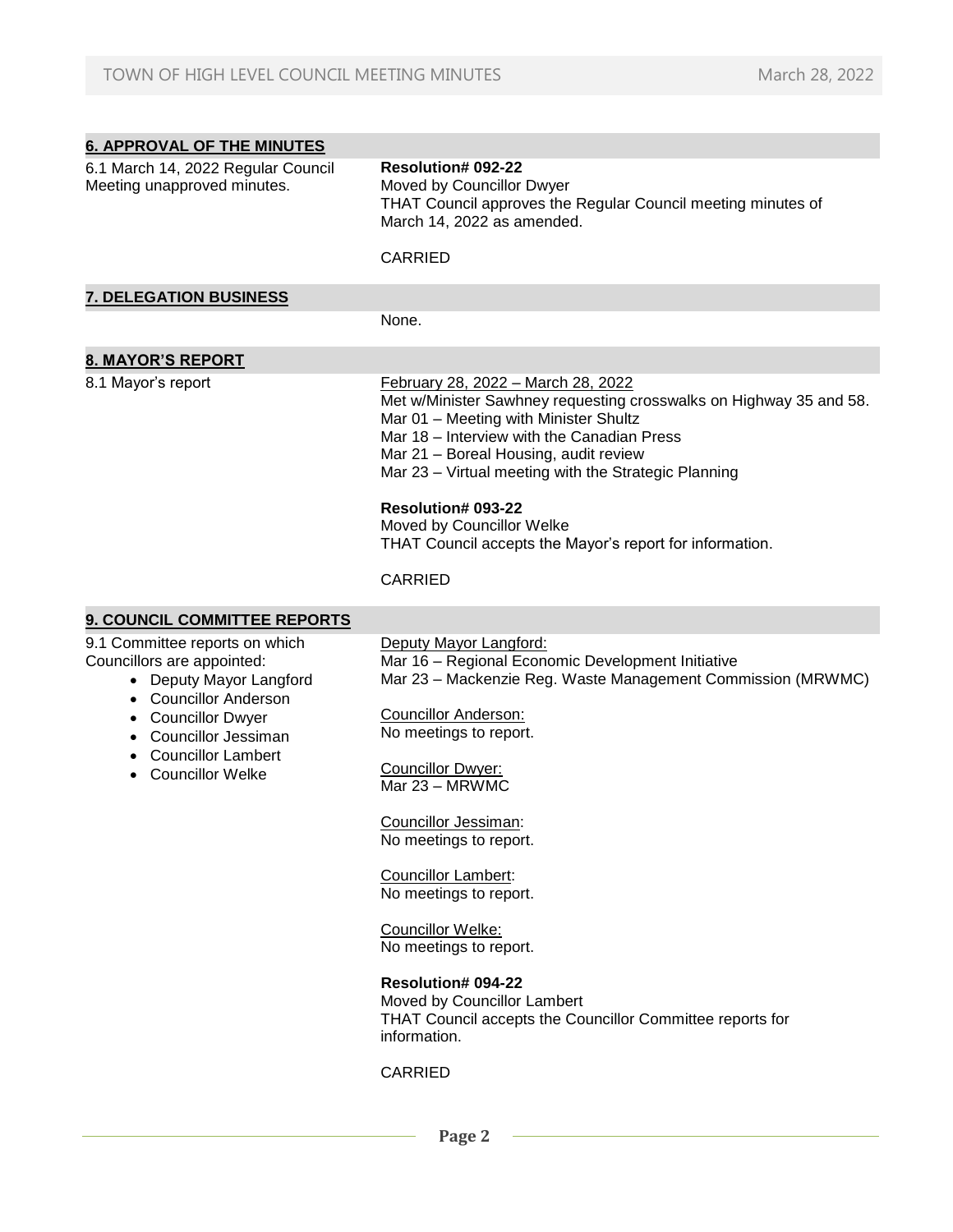| <b>10. ADMINISTRATIVE REPORTS</b>                                                         |                                                                                                                                                                                                                                                                                                                                                    |
|-------------------------------------------------------------------------------------------|----------------------------------------------------------------------------------------------------------------------------------------------------------------------------------------------------------------------------------------------------------------------------------------------------------------------------------------------------|
| 10.1 Council's Action List                                                                | Resolution# 095-22<br>Moved by Deputy Mayor Langford<br>THAT Council accepts the Action List for information.                                                                                                                                                                                                                                      |
|                                                                                           | <b>CARRIED</b>                                                                                                                                                                                                                                                                                                                                     |
| 10.2 Capital Projects Status Report                                                       | <b>Resolution# 096-22</b><br>Moved by Councillor Lambert<br>THAT Council accepts the Capital Projects Status Report for<br>information.                                                                                                                                                                                                            |
|                                                                                           | <b>CARRIED</b>                                                                                                                                                                                                                                                                                                                                     |
| 10.3 Events Listing                                                                       | <b>Resolution# 097-22</b><br>Moved by Councillor Anderson<br>THAT Council accepts the Events Listing for information.                                                                                                                                                                                                                              |
|                                                                                           | <b>CARRIED</b>                                                                                                                                                                                                                                                                                                                                     |
| <b>11. ADMINISTRATIVE INQUIRIES</b>                                                       |                                                                                                                                                                                                                                                                                                                                                    |
|                                                                                           | None.                                                                                                                                                                                                                                                                                                                                              |
| <b>12. OLD BUSINESS</b>                                                                   |                                                                                                                                                                                                                                                                                                                                                    |
|                                                                                           | None.                                                                                                                                                                                                                                                                                                                                              |
| <b>13. NEW BUSINESS</b>                                                                   |                                                                                                                                                                                                                                                                                                                                                    |
| 13.1 Federal Census Data<br>- From the March 21, 2022 CoW<br>meeting                      | <b>Resolution# 098-22</b><br>Moved by Deputy Mayor Langford<br>THAT Council directs Administration to complete a 2022 Municipal<br>Census and officially challenge a review of the 2021 Federal Census<br>dataset.                                                                                                                                 |
|                                                                                           | <b>CARRIED</b>                                                                                                                                                                                                                                                                                                                                     |
| 13.2 RFD: Business License Bylaw<br>1025-22<br>- From the March 21, 2022 CoW<br>meeting   | <b>Resolution# 099-22</b><br>Moved by Councillor Welke<br>THAT Council provide First Reading to Business License Bylaw<br>1025-22 as presented, and set a Public Hearing Date for the April 11,<br>2022 Regular Council Meeting.                                                                                                                   |
|                                                                                           | <b>CARRIED</b>                                                                                                                                                                                                                                                                                                                                     |
| 13.3 RFD: Development Authority<br>Delegation<br>- From the March 21, 2022 CoW<br>meeting | <b>Resolution# 100-22</b><br>Moved by Deputy Mayor Langford<br>THAT Council delegates the Chief Administration Officer as the<br>Development Authority for all development permitting requirements for<br>the "Outdoor Cultural Park with an Adjoining History Walk" project<br>located at Plan 5526NY; R2 (10803 - 96 Street), and Plan 76LZ; OT. |
|                                                                                           | <b>CARRIED</b>                                                                                                                                                                                                                                                                                                                                     |

 **Page 3**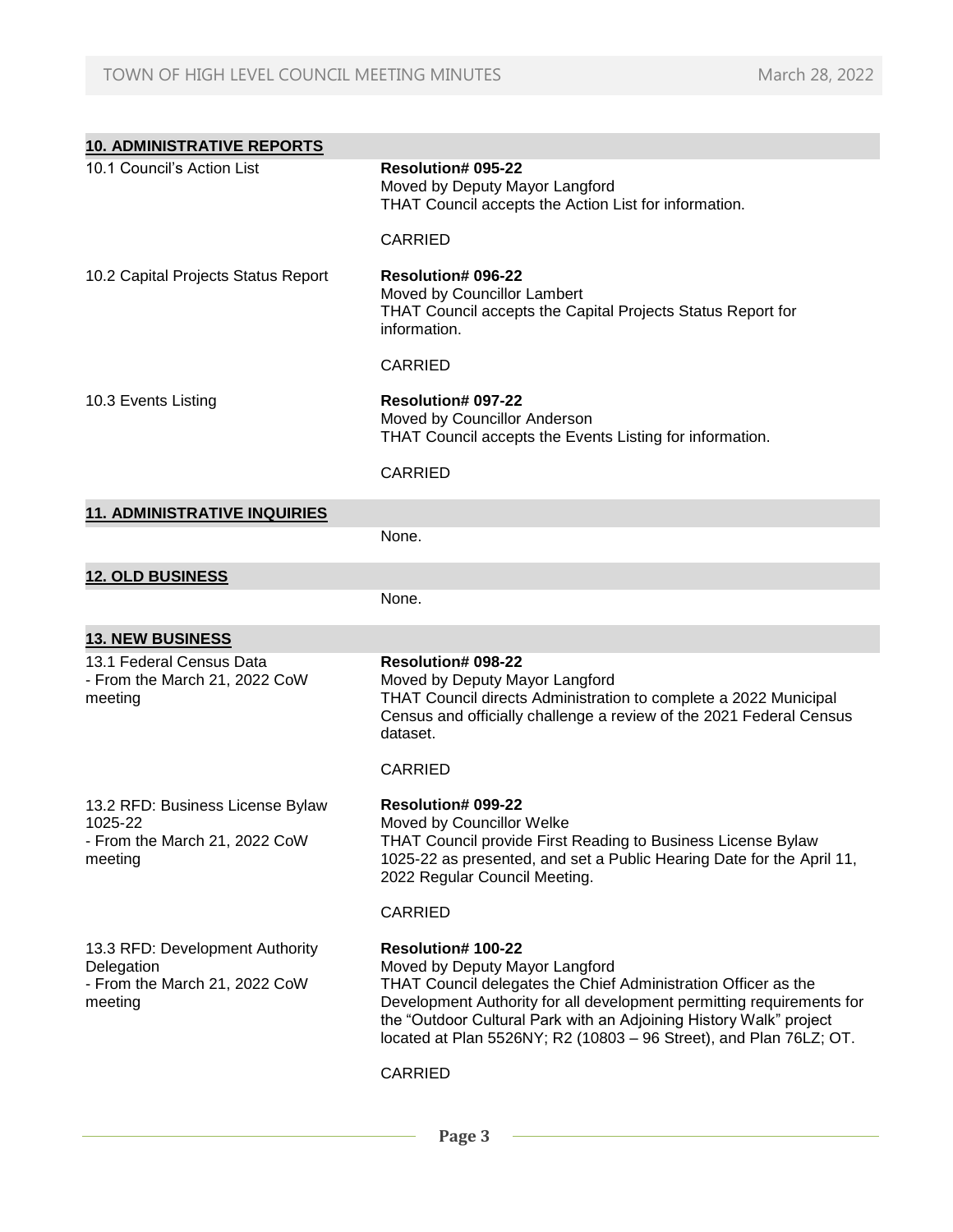13.4 Utility Costs - From the March 21, 2022 CoW meeting.

13.5 RFD: Bylaw # 1026-22 Regional Assessment Review Board - From the March 21, 2022 CoW meeting

# 13.6 RFD: Agreement for Regional

Assessment Review Services with Improvement District #24; and - From the March 21 CoW meeting

13.7 RFD: Economic Development Week

## **Resolution# 101-22**

Moved by Councillor Lambert THAT Council approve the letter to Minister Nally, as amended.

### CARRIED

#### **Resolution# 102-22** Moved by Councillor Dwyer THAT Council give First Reading to Regional Assessment Review Board Bylaw 1026-22.

## CARRIED

## **Resolution# 103-22**

Moved by Councillor Anderson THAT Council give Second Reading to Bylaw 1026-22.

#### CARRIED

## **Resolution# 104-22**

Moved by Deputy Mayor Langford THAT Council unanimously agree to consider Third Reading to Bylaw 1026-22.

## CARRIED

## **Resolution# 105-22**

Moved by Councillor Welke THAT Council give Third Reading to Regional Assessment Review Board Bylaw 1026-22.

#### CARRIED

## **Resolution# 106-22**

Moved by Councillor Lambert THAT Council enter into the agreement for Regional Assessment Review Services with Improvement District No. 24, as presented.

## CARRIED

## **Resolution# 107-22**

Moved by Councillor Lambert THAT Council officially recognizes May 9 – 13, 2022 as "Economic Development Week".

## CARRIED

13.8 RFD: Community Ketch-Up Event

#### **Resolution# 108-22** Moved by Councillor Welke THAT all available Councillors attend the Community Ketch-Up event on April 30, 2022.

## CARRIED

 **Page 4**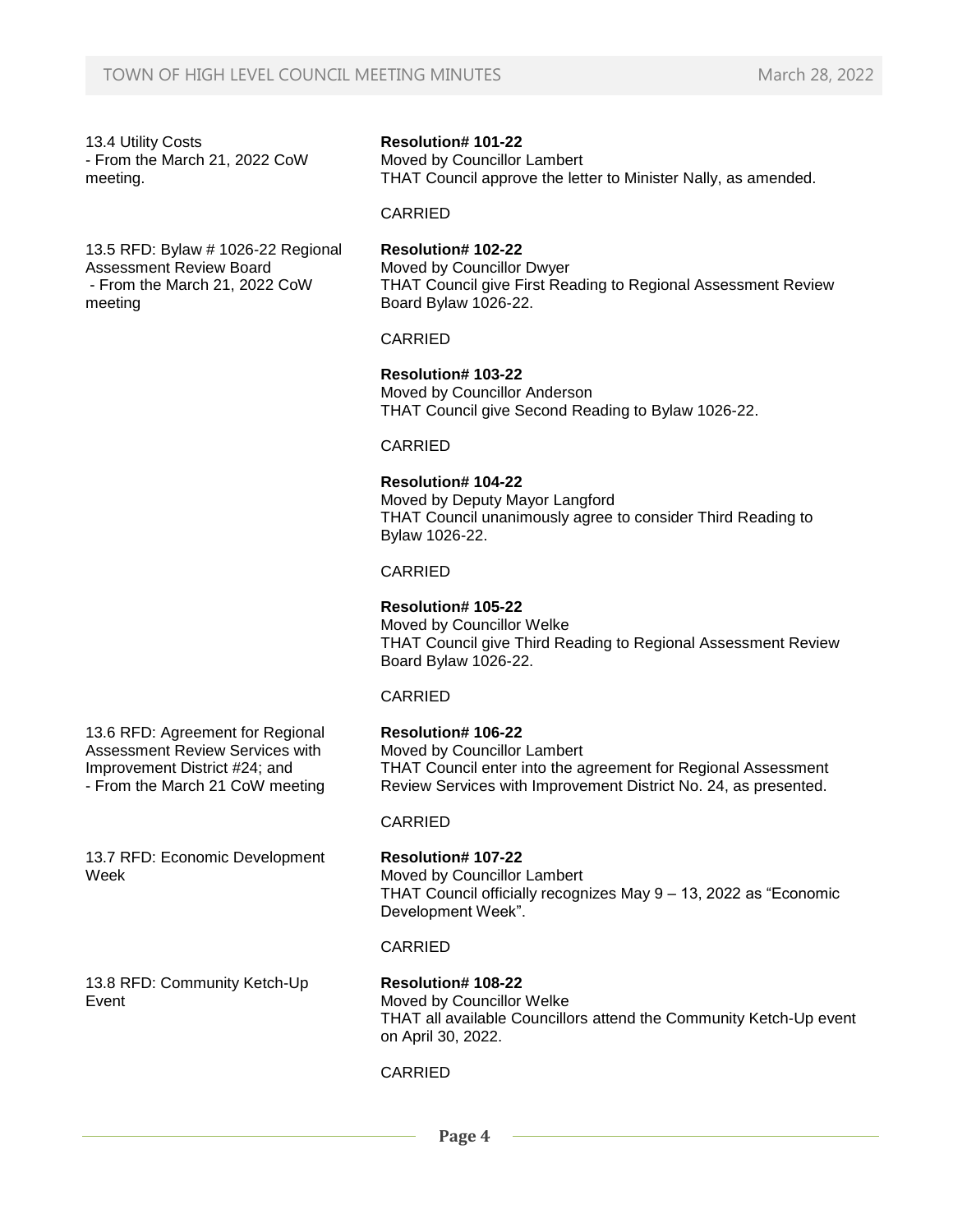13.9 RFD: Renewal of Electrical Distribution System Franchise Agreement

#### **Resolution# 109-22**

Moved by Deputy Mayor Langford THAT Council agree to a 5 (five) year extension to the existing Electrical Distribution System Franchise Agreement with ATCO Electric Ltd., extending the agreement to March 25, 2028.

## **CARRIED**

13.10 RFD: Town facility HVAC audit. **Resolution# 110-22**

#### Moved by Councillor Anderson

THAT Council approve Administration investigating grant funding for Greenhouse Gas Emission (GHG) reduction feasibility studies at municipal community facilities, for a maximum municipal contribution of \$40,000 to be expensed from general reserves.

CARRIED

#### **14. CORRESPONDENCE FOR ACTION**

14.1 Northern Lakes College – Municipal Asset Management Training

14.2 MLA Dan Williams – response to the Town's questions regarding the 2019 Northwest Alberta Wildfires Disaster Recovery Program (2019 NAW DRP).

#### **Resolution# 111-22**

Moved by Councillor Dwyer THAT Council accept for information the Municipal Asset Management Training information and the letter from MLA Dan Williams regarding the 2019 Northwest Alberta Wildfires Disaster Recovery Program.

#### CARRIED

#### **15. CORRESPONDENCE FOR INFORMATION**

15.1 Regional Economic Development Initiative meeting minutes, January 19, 2022. 15.2 AB Transportation, Minister Sawhney – Additional lighted crosswalks along Highways 35 and 58.

#### **Resolution# 112-22**

Moved by Councillor Welke THAT Council accept item 15.1 and 15.2 for information.

#### CARRIED

**16. NOTICE OF MOTIONS**

None.

**17. QUESTION PERIOD**

## **18. CLOSED SESSION**

Mayor McAteer thanked the viewers and requested a motion from Council to move into Closed Session.